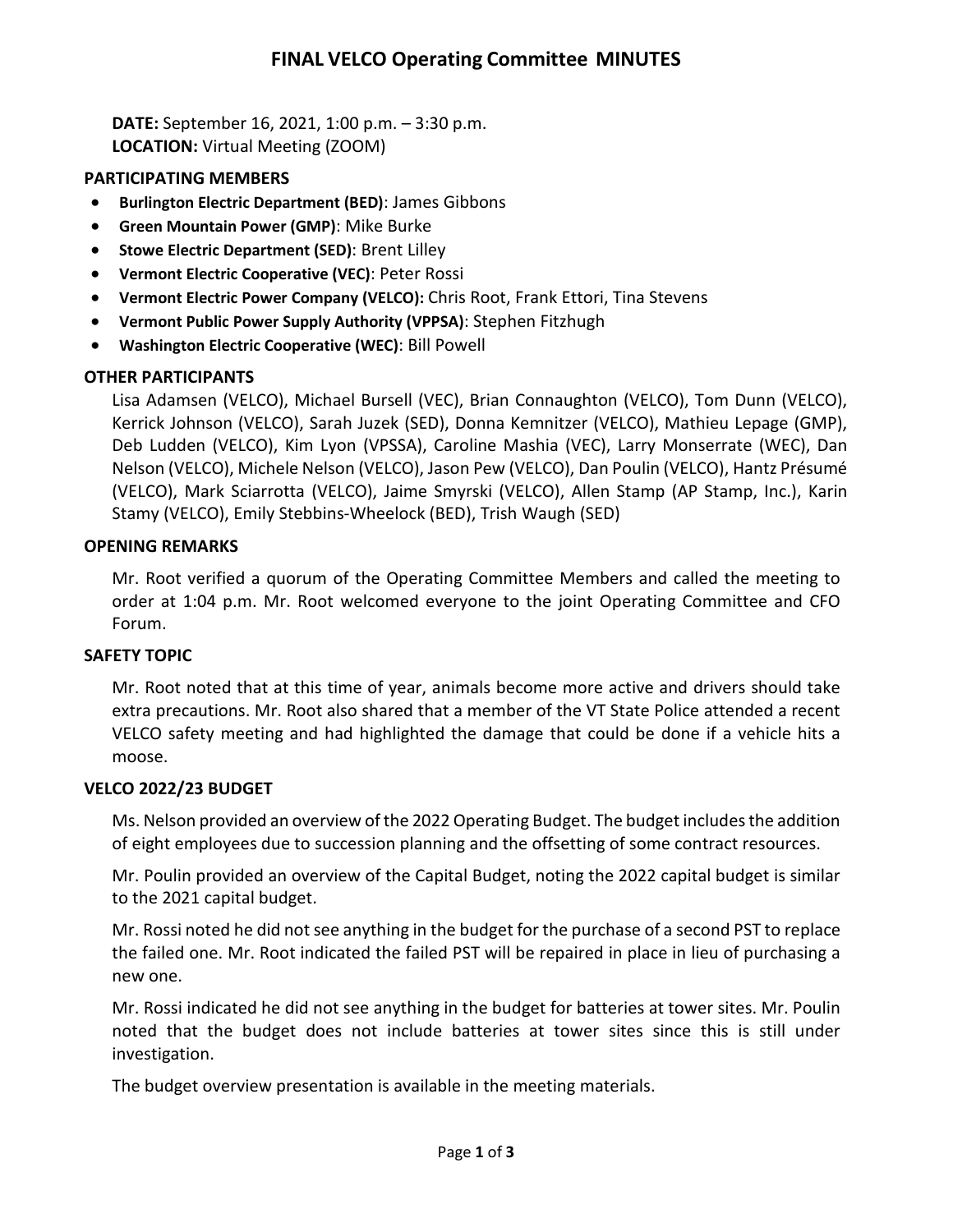## **FINAL VELCO Operating Committee MINUTES**

#### **OPERATING COMMITTEE**

Mr. Root reconvened the Operating Committee members following the exit of the CFO participants at 2:12 p.m.

#### **DRAFT MINUTES APPROVAL**

Mr. Root presented the meeting minutes from August 19, 2021 for approval.

Mr. Fitzhugh moved for approval, Mr. Powell seconded, and the minutes were approved as presented without objection.

#### **TELECOM WORKING GROUP**

Mr. Stamp provided an update: reviewing governance items such as lease rates on rural fiber; they continue to meet with the Distribution Utility partners to review the routing; currently doing capacity studies to determine what the load of the network would be when adding this fiber; will start stringing activities shortly. Mr. Stamp also noted the Engineer issued draft performance specifications and the design drawings will be issued shortly.

Mr. Rossi indicated he would like to see the project plan. Mr. Stamp noted he can review this at next month's meeting.

#### **NOMAD MOBILE STORAGE UPDATE**

Mr. Connaughton indicated the subcommittee met yesterday morning. The subcommittee had received revised cost information from NRI on a 10-year lease. The five-year lease pricing had been a little high, so the group requested 10-year lease pricing to review. Mr. Connaughton noted the 10-year lease pricing was still relatively high and did not change the analysis much. The group requested potential use cases and concluded there is not a use case at the distribution level. The subcommittee agreed that the response back to NRI at this time will be "not now". The project will be put on cold storage, with the understanding that things may change down the road. It was also suggested that the Operating Committee members continue to review and discuss battery technology, perhaps as part of an annual discussion.

Mr. Root thanked the team responsible for the analysis. He noted that the time and effort put on this analysis by the subcommittee was substantial and the team deserves recognition for their time and effort.

#### **NERC AUDIT RESULTS**

Ms. Ludden provided some slides outlining the results of VELCO's 2021 NERC Compliance Audit. The slides also included an overview of the substantial work necessary to prepare for, and take part in, a NERC compliance audit. The 2021 audit revealed no compliance issues. The auditors did provide some recommendations and positive observations. The recommendations will be used to strengthen VELCO's compliance program.

See presentation for details.

#### **BROADBAND UPDATE (GMP & VEC)**

Mr. Burke and Mr. Rossi provided an update on Vermont Broadband from the perspective of both GMP and VEC. The update included a review of where each company is now, an outlook including